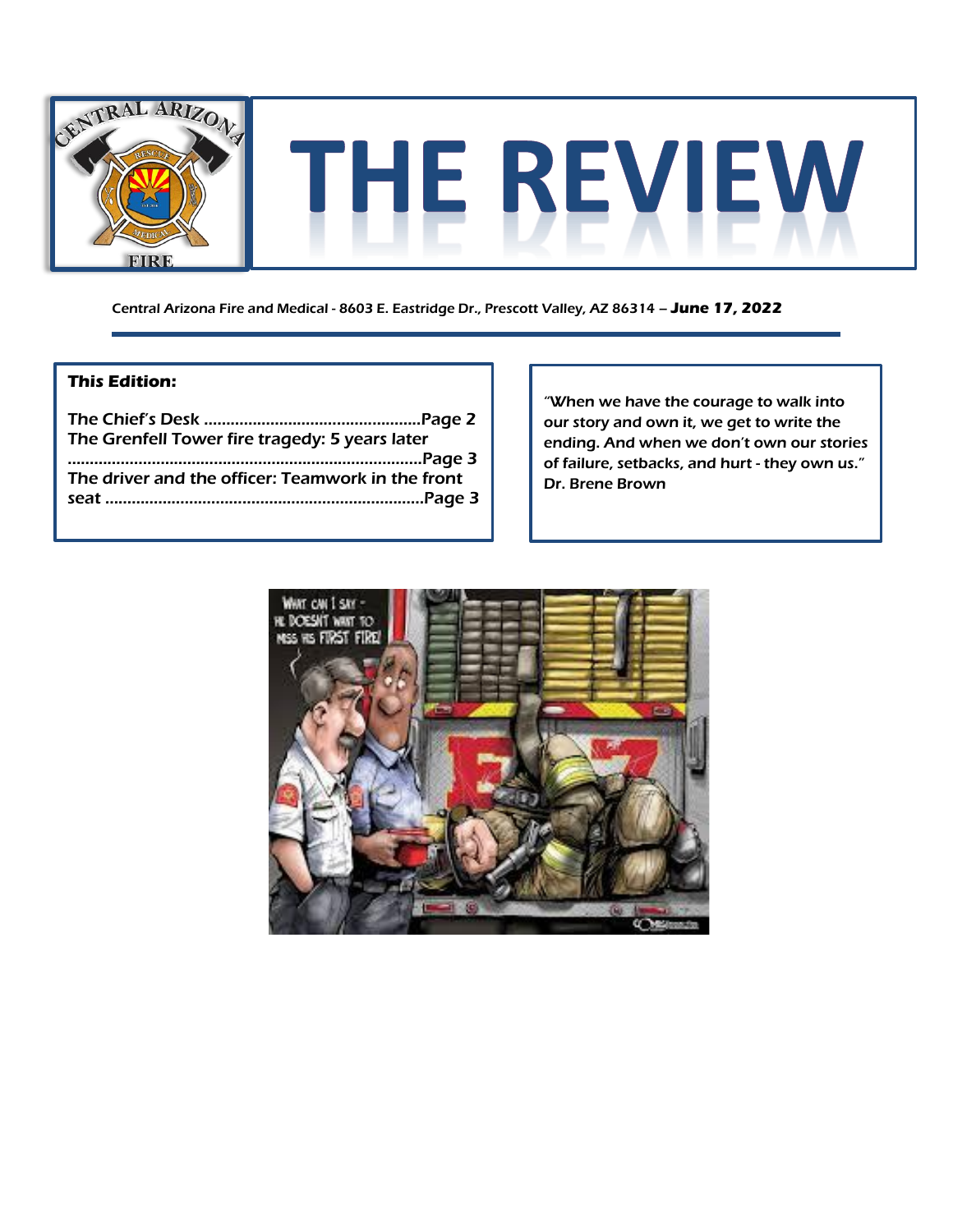### **The Chief's Desk**

I'll begin this week with a brief update regarding the things I shared with all of you last week. Regarding legislation, no update. Until they agree on a budget, not much is happening. Regarding the CAFMA Certificate of Necessity (CON) application, no update. We submitted updated response times last week. The State has asked us for an explanation of the newly proposed response times. Unfortunately, they asked after Chief Niemynski left for vacation so we are on hold until he returns. I'm still trying to find out who approved his vacation… I plan to institute a moratorium on Doug leaving the state, or taking vacation in state until our CON process is done  $\circled{c}$ 

We're completed our HR Manager interview process on Thursday of this week. It was an intensive two-day process that included a tour, reception, and four one-hour panel interviews. We have made an offer, however as the offer has not been officially accepted, I can not announce the persons name.

#### **Upcoming Events:**

June 20: Coyote Crisis Collaborative Zoom, Pain Management June 21: Podcast, Work on Presentation for AFCA with Jonah June 22-23: Chief on Vacation

#### **Board Meetings:**

June 27: Administration CVFD – 1600-1630 CYFD – 1630-1700 CAFMA – 1700-1830

June is normally when we would take our updated Goals and Objectives (part of our Strategic Plan) to the Board. We will not have the document to the Board this year until the end of July. It was my responsibility to schedule the meetings and kick-start the process in April. That did not happen. To ensure I do not miss reviewing our Goals and Objectives monthly, and to ensure I remember to schedule the meetings in the future, I'm placing a reminder on my calendar. Pretty simple solution, and yet, I failed to figure it out earlier.

We're planning to begin the accreditation process this fall. I spoke with Chief Feddema on Tuesday this week after he had talked with Chief Jake Rhoades from Buckeye. Because Peoria FD, Buckeye FD, and CAFMA all need the training class to begin their accreditation journey; we've agreed to work together to fill a class in Peoria in September.

Chief Parra has agreed to be our accreditation manager. No, he was not voluntold  $\circled{c}$  He was offered a lucrative opportunity for both professional and personal growth…

The biggest lift with accreditation will be developing the Standard of Cover (SOC). That said, development of the SOC may actually be easier this go-'round because we're developing a regional standard with Prescott. We have continued to follow best practices in line with accreditation since we dropped it five years ago. This means our policies, SOGs, strategic plan, records, and other like items should be ready for review by the on-site team once we get to that point.

#### **Cont. Page 4**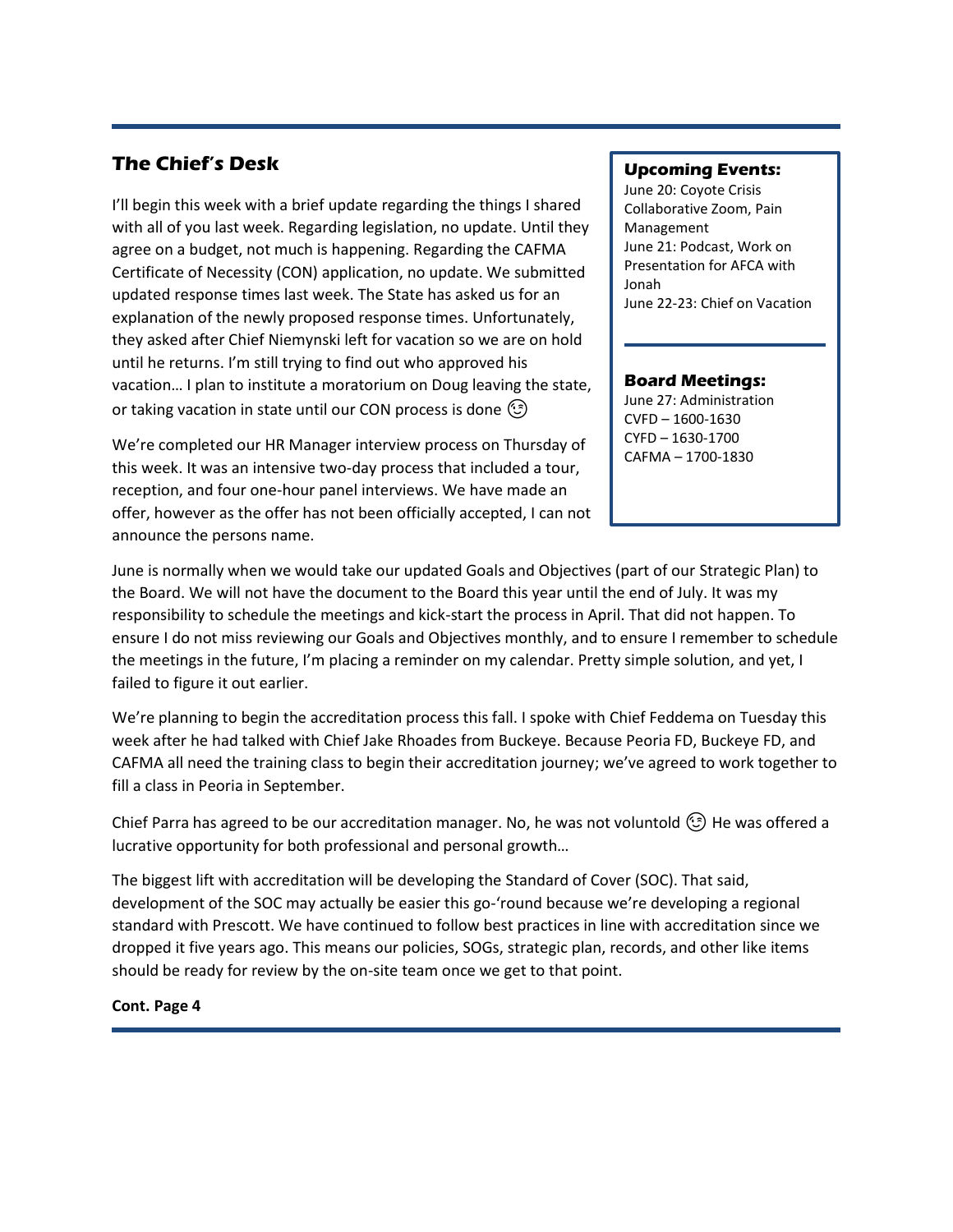# **The Grenfell Tower fire tragedy: 5 years later**

### **By: Robert Rielage**

June 14 marks the fifth anniversary of the Grenfell Tower fire, one of the most destructive fires in the past decade. Beyond the somber reflections on the tragedy, this anniversary is particularly disappointing because several of the official inquiries are not yet resolved.

#### THE GRENFELL TOWER FIRE: A BRIEF REVIEW

Shortly after midnight on June 14, 2017, a small fire began in a London flat on the fourth floor of the 24 story Grenfell Tower.

Some quick facts about the Tower:

- The tower was built in 1970 and renovated in 2016 by its owner, the Kensington-Chelsea Council of Government, and managed by the Kensington-Chelsea Housing Authority.
- At the time of the fire, the tenants were primarily lower-income families, many of whom were immigrants or citizens of other member countries of the Commonwealth.
- It was reported that smoke detectors were present in each flat, but this high-rise building lacked both a fire sprinkler system and a central fire alarm.
- While the building had elevators, it also had a central, unprotected stairwell that ran from street level to the top floor.

The London Fire Brigade (LFB) responded within six minutes of the call and thought they had quickly extinguished the fire, which was believed to have been caused by refrigerator/freezer. However, unknown to firefighters at the time, the fire had extended to the exterior of the building, which included a polyethylene insulation core, sandwiched between the concrete walls and an aluminum exterior cladding used as a rain screen that had been installed during the 2016 renovation to help insulate the building. The polyethylene and aluminum exterior was a deadly combination.

## [firerescue1.com](https://www.firerescue1.com/community-risk-reduction/articles/the-grenfell-tower-fire-tragedy-5-years-later-4KTVp2AwEgSR0AML/?utm_source=FireRescue1&utm_campaign=0e25d17f83-EMAIL_CAMPAIGN_2022_06_14_07_17&utm_medium=email&utm_term=0_1d76c7ca1b-0e25d17f83-90577048)

## **The driver and the officer: Teamwork in the front seat**

### **By: Jon Dorman**

As the saying goes, "Teamwork makes the dream work." While firefighters are used to working in teams on the emergency scene, teamwork in the front seat of the apparatus is often overlooked. And that can have dire consequences.

There's a lot of magic that happens in the front of the cab. Response routes are chosen. Critical prearrival decisions are made. And the overall safety and wellbeing of the apparatus, its occupants and the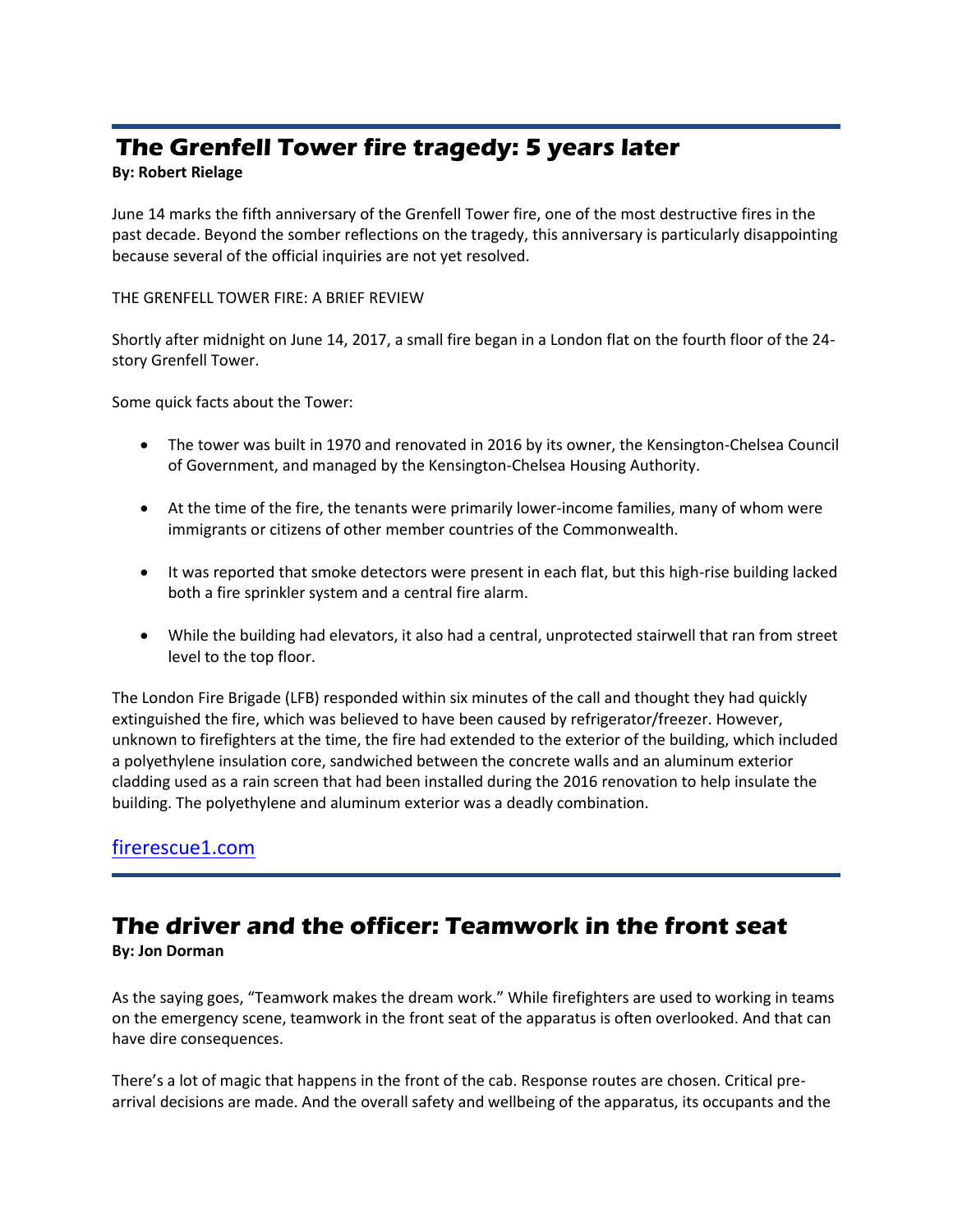public we encounter between the firehouse and the scene are firmly in the hands of the two people sitting in the front. In the event of an apparatus mishap, neither the driver nor the officer has the luxury of giving the classic, noncommittal answer, "I was in a seated position, with my seatbelt fastened, facing the rear of the apparatus when the alleged incident took place."

Occupying the front seats of the rig comes with a lot of responsibility. That's why those positions are often achieved through promotions in the career fire service and elections on the volunteer side.

#### UPON ARRIVAL

The first five minutes of nearly every fire-related operation will often dictate what happens for the next five hours. Those critical first few minutes are frequently determined by the decisions and actions of the personnel occupying the front seats of the apparatus. This is where the officer/driver dynamic comes into play. An officer and driver who have formed a solid teamwork relationship can be worth their weight in gold.

Does the officer want to see three sides of the scene while pulling up, if at all possible? Does the officer want to hit a hydrant on the way in? Are attack lines set up with different lengths and different nozzles? The driver needs to know when the answer to any of these questions is "yes"—and preferably in advance. The only way for that to happen is by building a team relationship**.**

### [firerescue1.com](https://www.firerescue1.com/leadership/articles/the-driver-and-the-officer-teamwork-in-the-front-seat-xSI4OJwX387H65sJ/?fbclid=IwAR1RkMQsN7KR02bI6_8o9g_eyT8CDkTf88ZCqLyFxLzMEk8f3sixW16T20M)

## **Chief's Desk Continued**

We're actively working to evaluate our current response model, as well as response data and standards. There are several factors that are leading to increased response times and decreased reliability ratings. The first is obvious, our call volume is rising faster than we can add additional resources. Second, our turn out times are not where they should be today. Chief Feddema has been working with Tech Services to add turn out timers in the stations. We'll be better able to track the times with the new system, and you will be more aware of the times because they will be visible to you on the timers.

Finally, the ambulance transport situation is creating significant delays and additional challenges. When AMR arrives with a BLS only unit to a call that requires advanced care, our turn around time goes from 40 minutes on a call to two or two and a half hours. We are doing everything we can to find some resolution, but are continually blocked by the State as well as AMR. Remember, AMR contends that no issues exist and that they are meeting all state requirements. We have a different opinion based on the data we've collected, and the reality on the street. Obviously, the court disagrees as well, because the Administrative Law Judge recommended Priority Ambulance be granted a CON after their hearing. The Director of DHS agreed with the findings on April 4, however the state has yet to issue their CON.

I spoke with the Bureau of EMS last week regarding Priority's CON, or lack thereof, as the case may be. Please allow me to correct some factually inaccurate information that has been provided to some lawmakers, and potentially spread by another company.

**Statement:** Priority delayed the issuance of their CON by filing an appeal.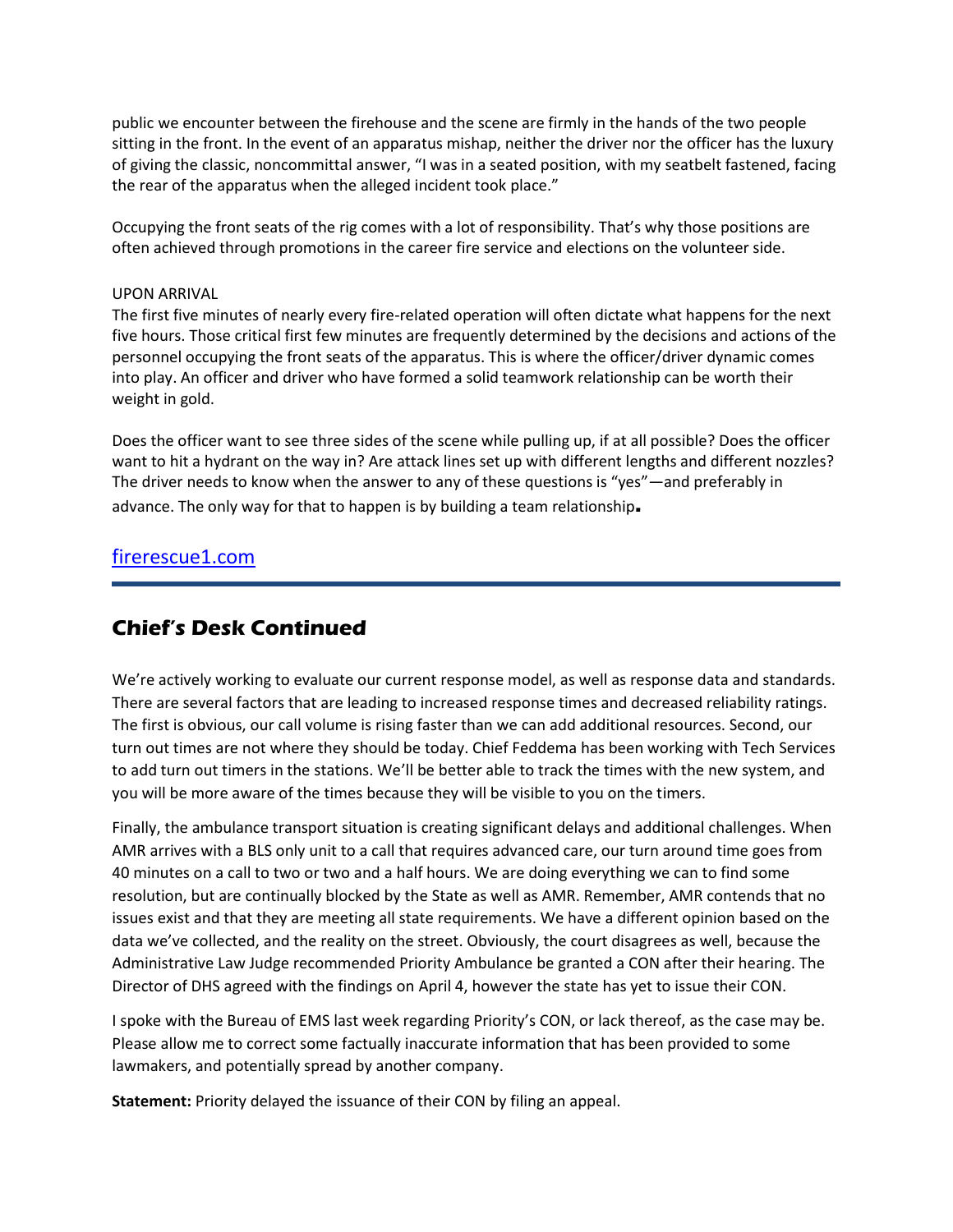**Fact:** Priority did file an appeal. Please allow me to explain why. The Priority CON included what was known as the Guardian 'carve out': AMR's CON 62 overlaps a portion of the Guardian Ambulance CON. Priority's initial application overlaid CON 62 exactly, which meant it overlaid Guardian as well. After some dialogue between Priority and Guardian, Priority carved the Guardian area out of their CON. All parties involved understood the Guardian carve out. Not only was it covered extensively during the Bureau's review of the CON application, it was covered in depth during the hearing. Everything that came out of the hearing from the Administrative Law Judge (ALJ) was accurate. All court documents are online and available for you to review.

However, after the ALJ issued the recommendation, the Bureau became confused about the carve out. They communicated something to Priority's expert, who was confused by the question and provided an incorrect answer. This was an administrative mistake that both the Bureau and Priority had a hand in making; however, the Bureau refused to fix the issue administratively and forced Priority to file an appeal.

So, yes, they filed an appeal, but only to fix a mistake that the Bureau ultimately initiated. And, it could have, and should have been fixed administratively, in my opinion, but the Bureau refused.

**Statement:** Priority submitted their CON using Urbanicity Standards. The Bureau does not understand how the standards work, so the CON is delayed – but only because Priority submitted something new. **Note:** Urbanicity standards divide response areas by population density, or census blocks, i.e. urban, suburban, rural, and frontier.

**Fact:** Dividing response areas by Urbanicity has been a requirement of the CON statute for over a decade; however, when I asked the former Bureau Chief why they did not follow the standard as outlined in law, he said it was just too hard.

So, the fact that Priority filed their CON following the statute and current rule is not why they are delayed. They are delayed because the Bureau refused to follow the law for over a decade because they felt it was too hard. The specific standards they are trying to figure out today should have already been established. This delay lies solely with the Bureau of EMS and AZDHS and, in my opinion, should not delay the issuance of the CON.

**Rumor:** Priority does not have ambulances to operate even if they were awarded the CON. This statement has come from multiple sources, including from inside another company.

Fact: Priority has inventory enough as a company to move assets as needed to provide the needed units. They do not have the new fleet they need to order because they have yet to be issued the actual paper CON, but they do have units enough to provide promised services. Additionally, CAFMA has offered to lease them our four units at market value should they find themselves short units. It would be better and more effective for them to use them as ambulances than us using them as Rescues. Finally, Priority submitted a 60-day implementation plan to the Bureau as part of their packet. This plan included units to provide coverage in the area.

I point this information out because some try to use these statements in an attempt to shift responsibility for the significant delays in issuing the final CON from the Bureau and DHS to Priority. The fact of the matter is that the fault for failure to issue the CON lies with the Bureau and DHS. I cannot say whether it is the result of incompetence or willful inaction. Either way, their failures are simply